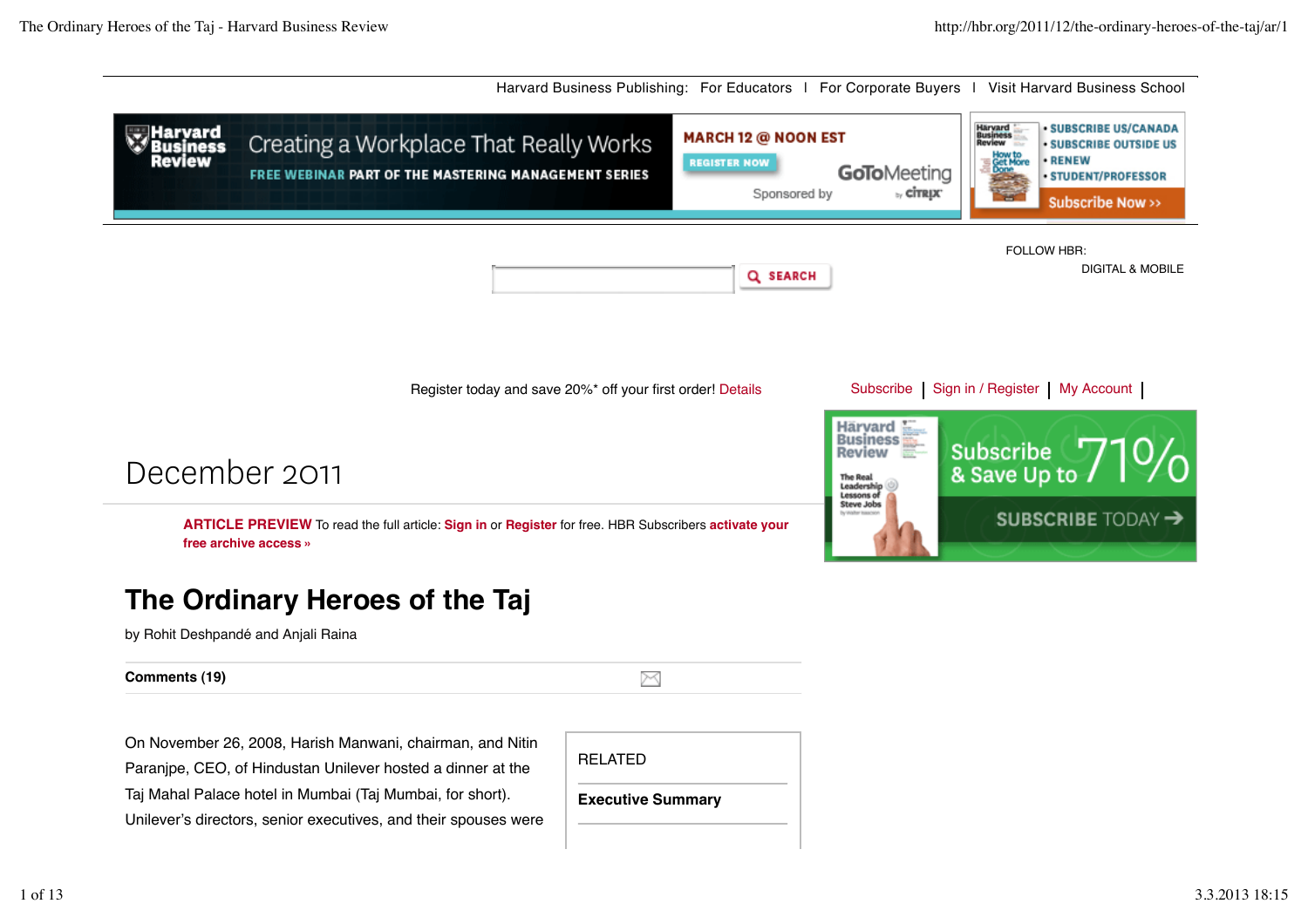bidding farewell to Patrick Cescau, the CEO, and welcoming Paul Polman, the CEO-elect. About 35 Taj Mumbai employees, led by a 24-year-old banquet manager, Mallika Jagad, were assigned to manage the event in a second-floor banquet room.

ALSO AVAILABLE • Buy PDF

Around 9:30, as they served the main course, they heard what they thought were fireworks at a nearby wedding. In reality, these were the first gunshots from terrorists who were storming the Taj.

The staff quickly realized something was wrong. Jagad had the doors locked and the lights turned off. She asked everyone to lie down quietly under tables and refrain from using cell phones. She insisted that husbands and wives separate to reduce the risk to families. The group stayed there all night, listening to the terrorists rampaging through the hotel, hurling grenades, firing automatic weapons, and tearing the place apart. The Taj staff kept calm, according to the guests, and constantly went around offering water and asking people if they needed anything else. Early the next morning, a fire started in the hallway outside, forcing the group to try to climb out the windows. A fire crew spotted them and, with its ladders, helped the trapped people escape quickly. The staff evacuated the guests first, and no casualties resulted. "It was my responsibility....I may have been the youngest person in the room, but I was still doing my job," Jagad later told one of us.

Elsewhere in the hotel, the upscale Japanese restaurant Wasabi by Morimoto was busy at 9:30 PM. A warning call from a hotel operator alerted the staff that terrorists had entered the building and were heading toward the restaurant. Forty-eight-year-old Thomas Varghese, the senior waiter at Wasabi, immediately instructed his 50-odd guests to crouch under tables, and he directed employees to form a human cordon around them. Four hours later, security men asked Varghese if he could get the guests out of the hotel. He decided to use a spiral staircase near the restaurant to evacuate the customers first and then the hotel staff. The 30-year Taj veteran insisted that he would be the last man to leave, but he never did get out. The terrorists gunned him down as he reached the bottom of the staircase.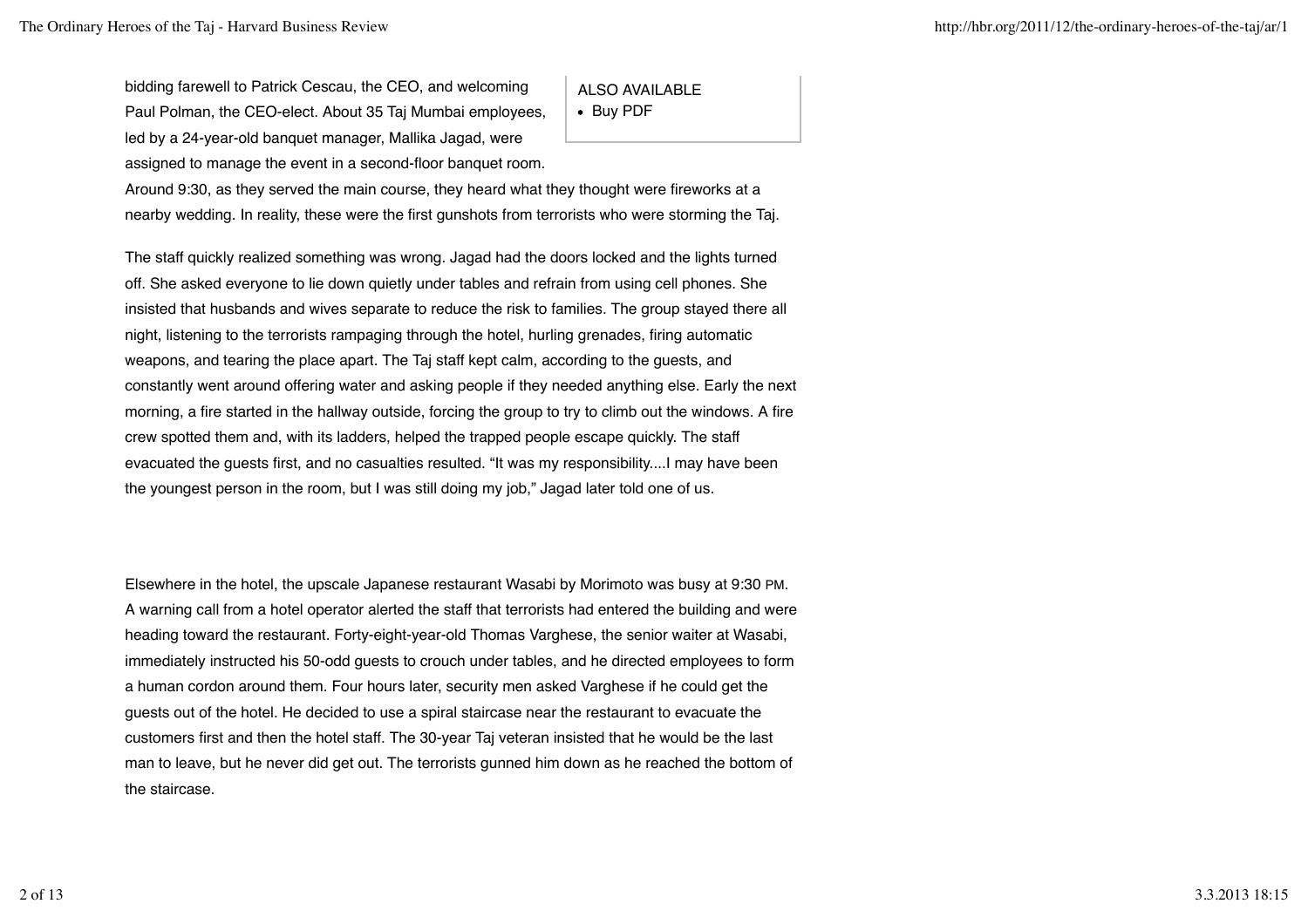When Karambir Singh Kang, the Taj Mumbai's general manager, heard about the attacks, he immediately left the conference he was attending at another Taj property. He took charge at the Taj Mumbai the moment he arrived, supervising the evacuation of guests and coordinating the efforts of firefighters amid the chaos. His wife and two young children were in a sixth-floor suite, where the general manager traditionally lives. Kang thought they would be safe, but when he realized that the terrorists were on the upper floors, he tried to get to his family. It was impossible. By midnight the sixth floor was in flames, and there was no hope of anyone's surviving. Kang led the rescue efforts until noon the next day. Only then did he call his parents to tell them that the terrorists had killed his wife and children. His father, a retired general, told him, "Son, do your duty. Do not desert your post." Kang replied, "If it [the hotel] goes down, I will be the last man out."

Three years ago, when armed terrorists attacked a dozen locations in Mumbai—including two luxury hotels, a hospital, the railway station, a restaurant, and a Jewish center—they killed as many as 159 people, both Indians and foreigners, and gravely wounded more than 200. The assault, known as 26/11, scarred the nation's psyche by exposing the country's vulnerability to terrorism, although India is no stranger to it. The Taj Mumbai's burning domes and spires, which stayed ablaze for two days and three nights, will forever symbolize the tragic events of 26/11.

During the onslaught on the Taj Mumbai, 31 people died and 28 were hurt, but the hotel received only praise the day after. Its guests were overwhelmed by employees' dedication to duty, their desire to protect guests without regard to personal safety, and their quick thinking. Restaurant and banquet staff rushed people to safe locations such as kitchens and basements. Telephone operators stayed at their posts, alerting guests to lock doors and not step out. Kitchen staff formed human shields to protect guests during evacuation attempts. As many as 11 Taj Mumbai employees—a third of the hotel's casualties—laid down their lives while helping between 1,200 and 1,500 guests escape.

At some level, that isn't surprising. One of the world's top hotels, the Taj Mumbai is ranked number 20 by *Condé Nast Traveler* in the overseas business hotel category. The hotel is known for the

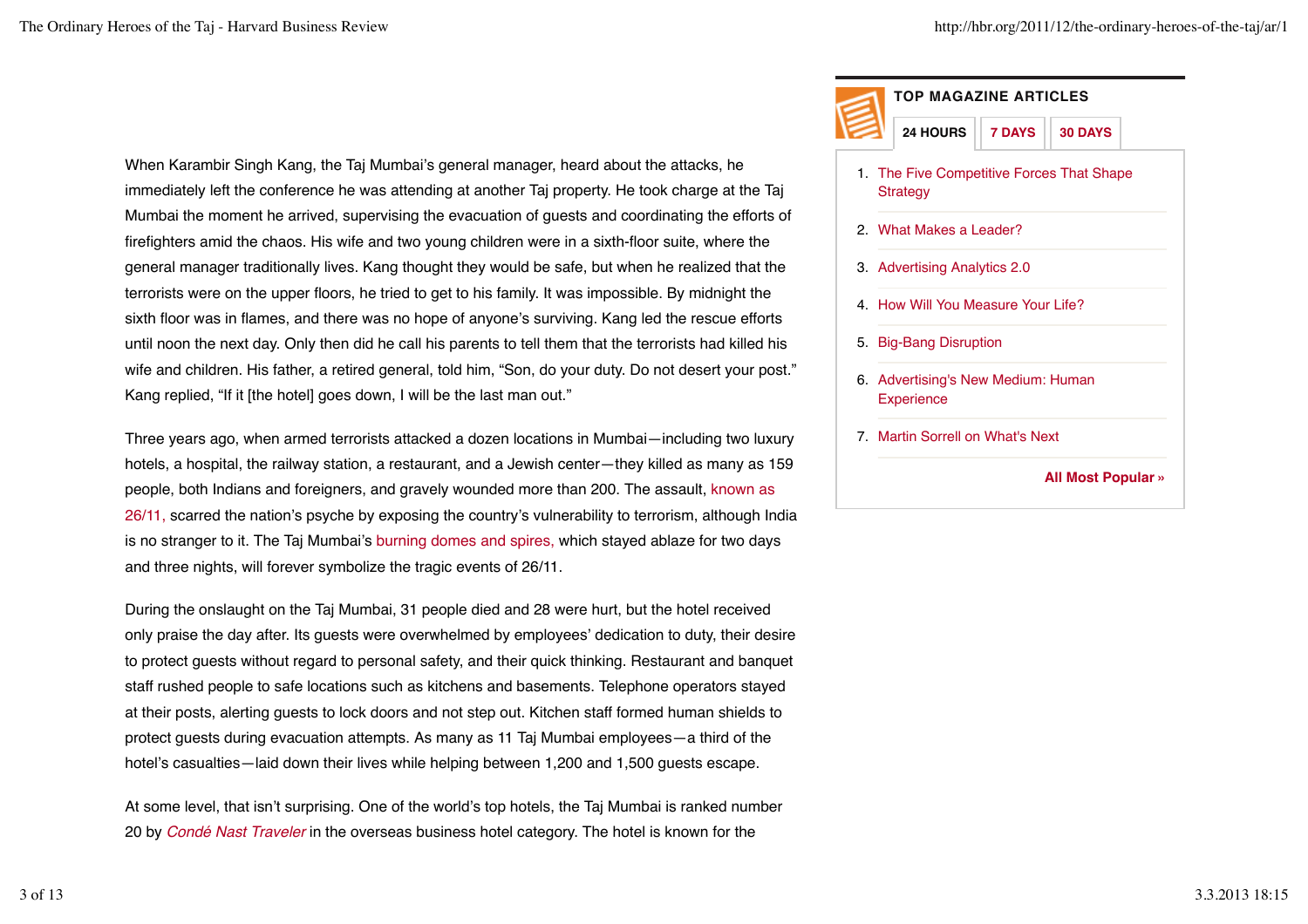highest levels of quality, its ability to go many extra miles to delight customers, and its staff of highly trained employees, some of whom have worked there for decades. It is a well-oiled machine, where every employee knows his or her job, has encyclopedic knowledge about regular guests, and is comfortable taking orders.

Even so, the Taj Mumbai's employees gave customer service a whole new meaning during the terrorist strike. What created that extreme customer-centric culture of employee after employee staying back to rescue guests when they could have saved themselves? What can other organizations do to emulate that level of service, both in times of crisis and in periods of normalcy? Can companies scale up and perpetuate extreme customer centricity?

Our studies show that the Taj employees' actions weren't prescribed in manuals; no official policies or procedures existed for an event such as 26/11. Some contextual factors could have had a bearing, such as India's ancient culture of hospitality; the values of the House of Tata, which owns the Taj Group; and the Taj Mumbai's historical roots in the patriotic movement for a free India. The story, probably apocryphal, goes that in the 1890s, when security men denied J.N. Tata entry into the Royal Navy Yacht Club, pointing to a board that apparently said "No Entry for Indians and Dogs," he vowed to set up a hotel the likes of which the British had never seen. The Taj opened its doors in 1903.

Still, something unique happened on 26/11. We believe that the unusual hiring, training, and incentive systems of the Taj Group—which operates 108 hotels in 12 countries—have combined to create an organizational culture in which employees are willing to do almost anything for guests. This extraordinary customer centricity helped, in a moment of crisis, to turn its employees into a band of ordinary heroes. To be sure, no single factor can explain the employees' valor. Designing an organization for extreme customer centricity requires several dimensions, the most critical of which we describe in this article.

The Taj Approach to HR

# Creating a Workplace That Really Works





**HBR Guide to Persuasive Presentations** 

**HBR.ORG ON FACEBOOK**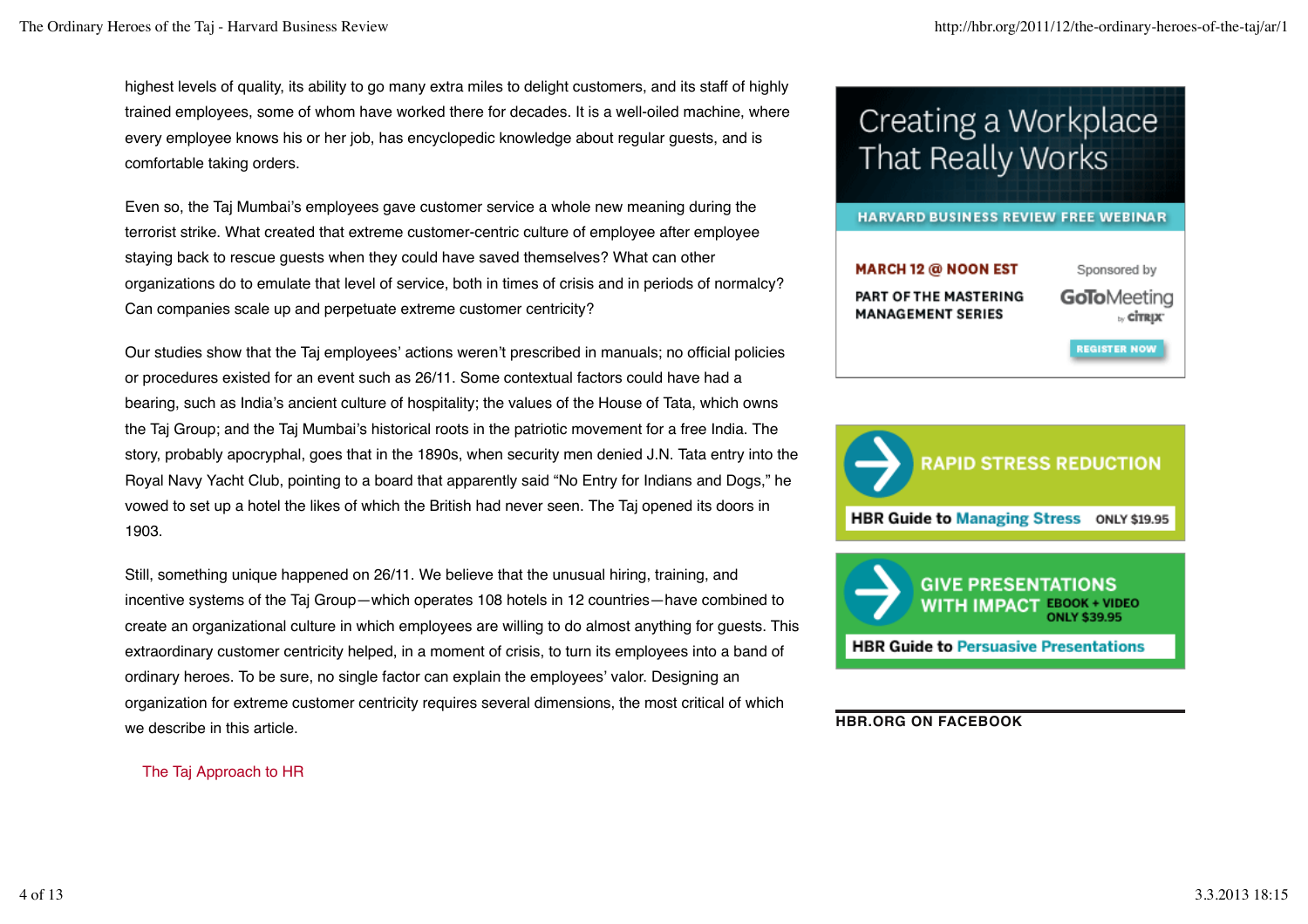

and something in this globe, thus giving priority to customers is simply making their employee scapegoats. as per this case, what I learnt is today's businesses are ready to sacrifice their employee so as to collect customers and making profits. Therefore, i think, we should give same level of priority to customers as well as employee in this sorts of extraordinary situations.

05/12/2012 12:41 AM 1 Like

Like Reply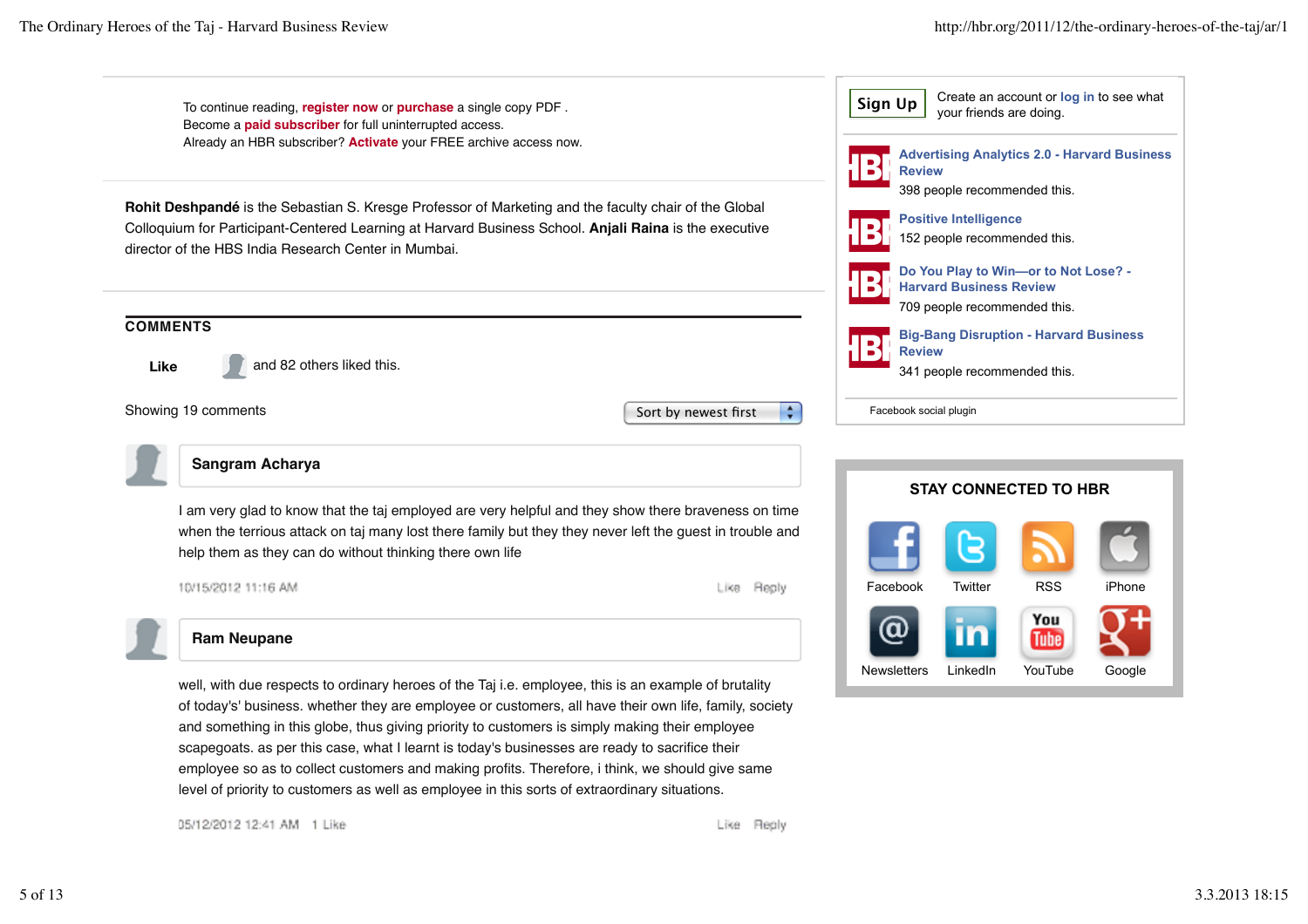

# **Nitin\_singhai**

Its not companies who are asking their employees to put customer before their own priority. Employees always have choice...but its the culture Tata's they have developed, motivation, rewards and recognition which employees recieve, employees understanding of business continuity and customer centricity by way of which they are earning and feeding their family lives helps them taking decision what is more important at that point of time.

07/13/2012 03:19 AM in reply to Ram Neupane 1 Like

Like Reply



# **Puneet**

It feels proud to see that a Great Indian conglomerate like Tata is today's leading examples of how this company not just write words like Customer Service in their communications but rather live it as each day and make this culture is a way of life.

12/16/2011 07:51 PM 4 Likes

Like Reply



# **Ajay Joshi**

The case study like this are all the more important in the country like India t present. This is because, there is urgent need of organisational loyalty and sense of service, in particular, in public service sector where self-centrred behavior is guiding all actions.

This case study gives many applied and successful ideas, which can be replicated in government sector to get more motivated employees, who can behave as ideal pubic servants.



Like Reply



**K.Ramachandran**

Quote:

"To be sure, no single factor can explain the employees' valor . "

My comments: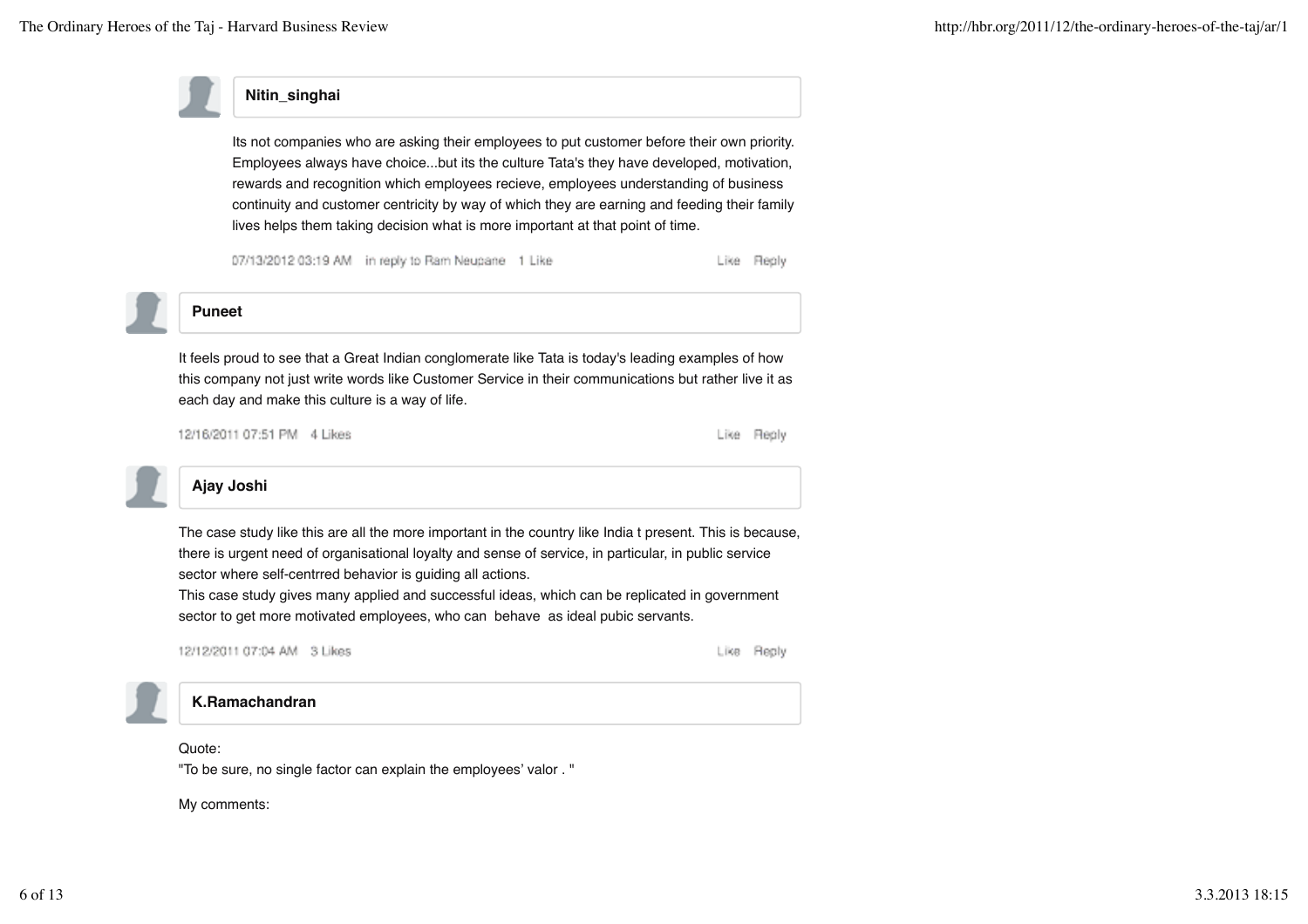In my opinion , involving people is much more important . If that is done it makes a stong foundation for the values and culture and later it becomes the tradition . The ownership comes automatically , as the employess are so much involved in their job by putting their heart and soul. No scope for errors which makes them to take develop self developmental efforts and creative thinking and go all out in the customer satisfaction without fear or favour . The presence of mind and out of box thinking will come only in an organisation where it is appreciated and believes in empowerment of its people at operational level without interfearance . Purely rule based set up will kill the creativity and provide room for subjectivity . The only motto in every body's mind is zero tolerance particulary in the areas of customer safety and satisfaction . This comes naturally and is practiced by the design like the family tradition . The member just pick up the age old custom & culture is followed as foot steps giving importance to the established values . It can not be achieved by the sceduled trainings or by introducing any attractive incentive scheme . It should be within and people must enjoy people and that is pre conditon for selection. The perceived notion of the employees at Taj are heart felt and most of them are definitedly influenced...

#### show more

12/10/2011 01:15 PM 3 Likes

Like Reply



# **Sanity-monger**

Although I find this story inspirational, I also find it and the reactions in these comments disturbing. There is more than one way to view the extraordinary sacrifice of Taj's employees and what might have motivated them. We read that Tata recruits in the hinterland in order to gain employees more willing to toady to the pampered clientele, due both to their cultural background as well as their financial desperation. Was it their training or these other factors that caused them to conclude, in those days of crisis, that the lives of the guests had greater value than their own? Either way, it is not a morally justifiable goal of an organization to encourage such a level of self-sacrifice. Had the Taj somehow been in any way responsible for the dire situation, or if we were talking about persons in public safety roles such as security personnel, then I think a willingness to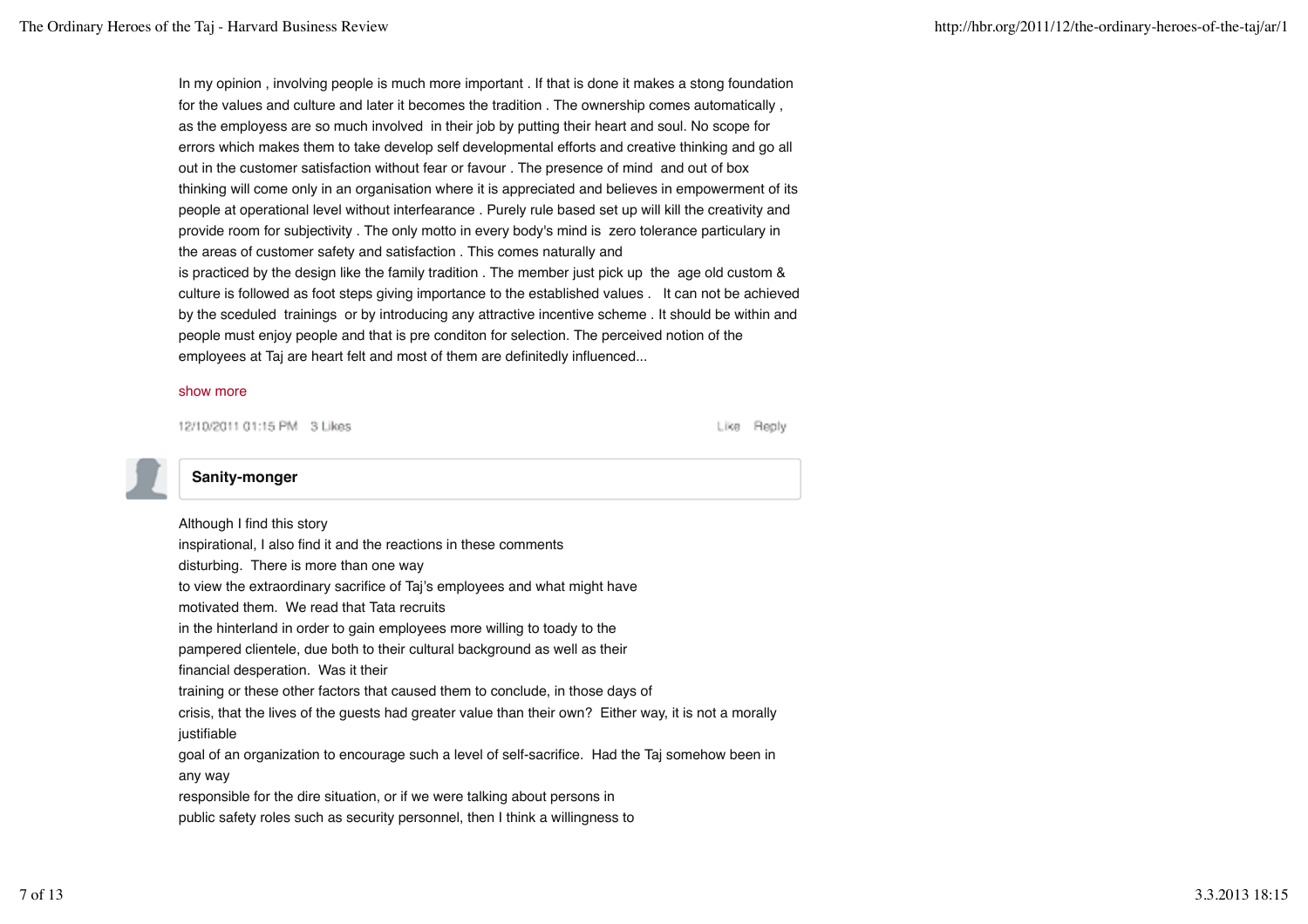put one's life on the line would be justified. But for ordinary workers dealing with an extraordinary situation not of their or their employer's making, such sacrifice speaks to an organizational malady rather than a situation to be lauded. The inability of the writer or (based on these comments) the readers of a publication like HBR to discern this perversion is yet further evidence of the degree to which modern business paradigms have gone off the rails. It is to such perversions (among other things) that movements such as the Arab Spring and Occupy Wall...

#### show more

12/10/2011 08:58 AM 4 Likes

Like Reply

## **Ushagowri**

I tried to understand what you wrote in your response but just couldn't. You mean they hoped to come out alive and then go and remind their guests how well they protected them and therefore could you please tip me? All this as terrorists were firing indiscriminately? That for me is quick thinking...of how to make an extra buck even as you know you may never come out of the mayhem alive What about the manager? What about Ratan Tata standing outside the hotel and being there almost all the time? What about how they nurtured all the employees after the carnage? In a world filled with pessimism, distrust and selfishness, I saw that day, great sacrifices being made.It was one moment when I was absolutely proud of my country and my countrymen-ordinary people rallying to do whatever they could do for others and that for me is leadership.

01/25/2012 10:56 AM in reply to Sanity-monger 7 Likes

Like Reply



### **Shrihari Udupa**

Times of crisis reveal the character of an organisation, this is a reflection of the values lived on a day to day basis by the leaders. if there is a dichotomy between the words and action, the employees see it through, they would leave the organisation and the so called leadership in lurch when the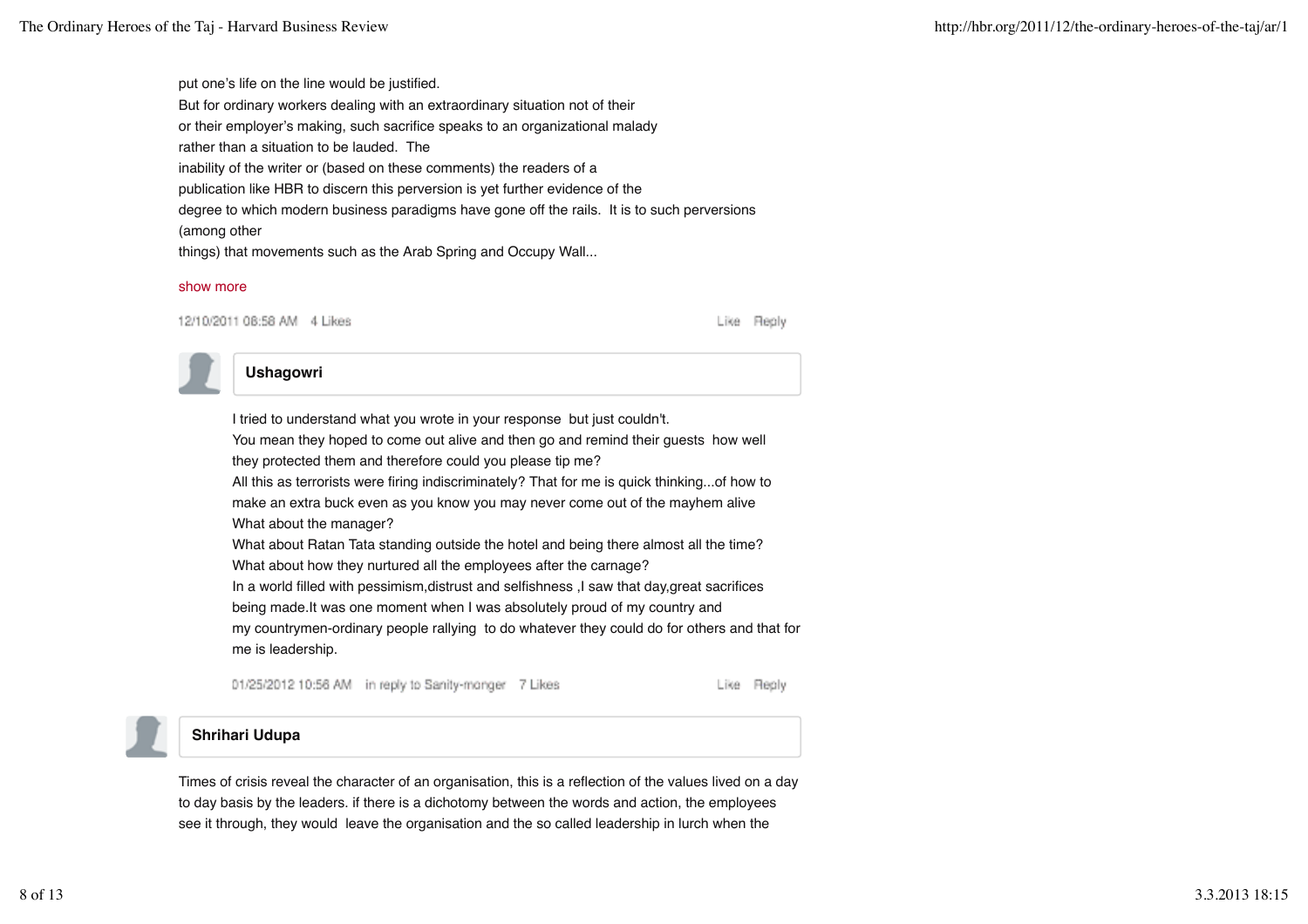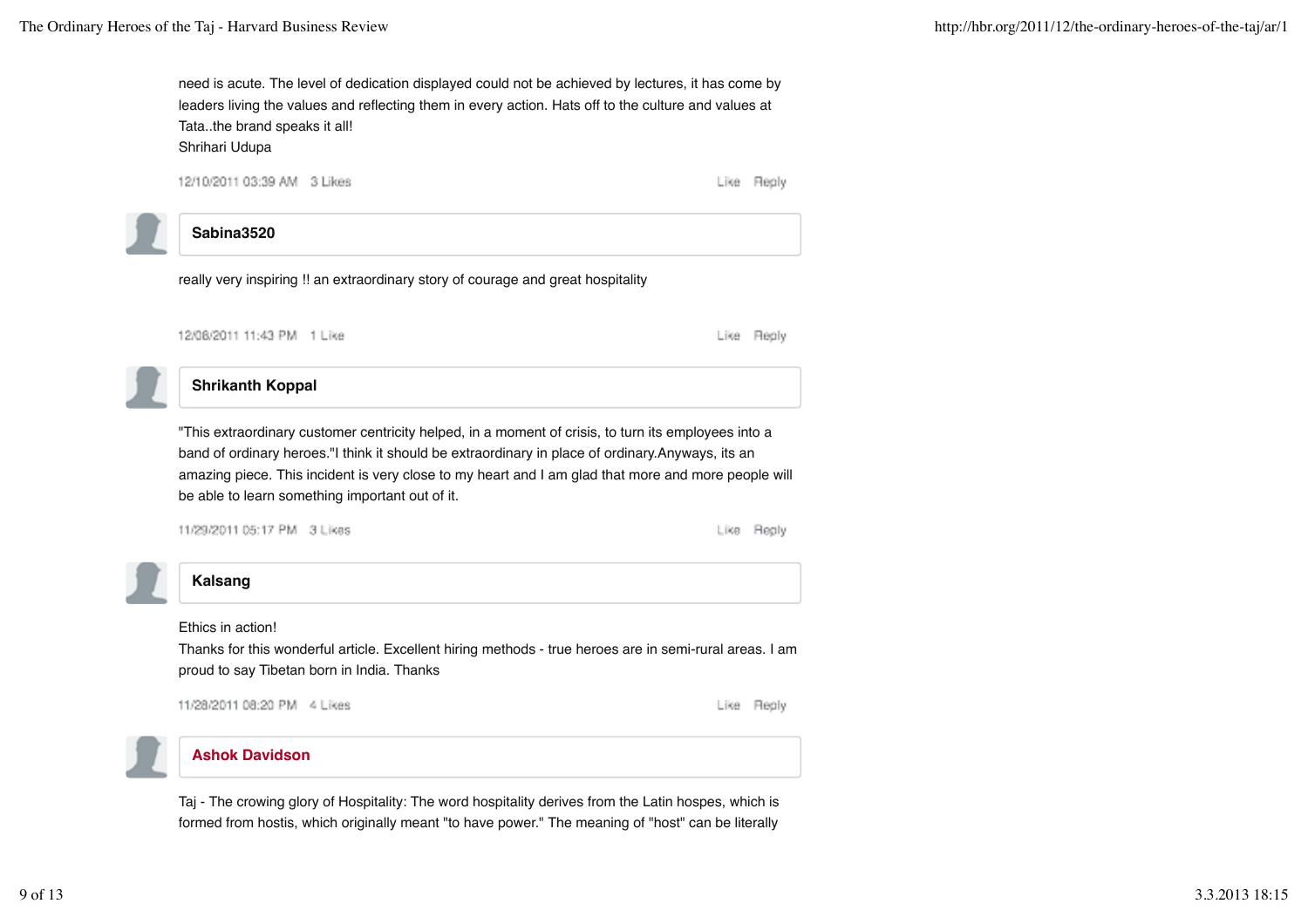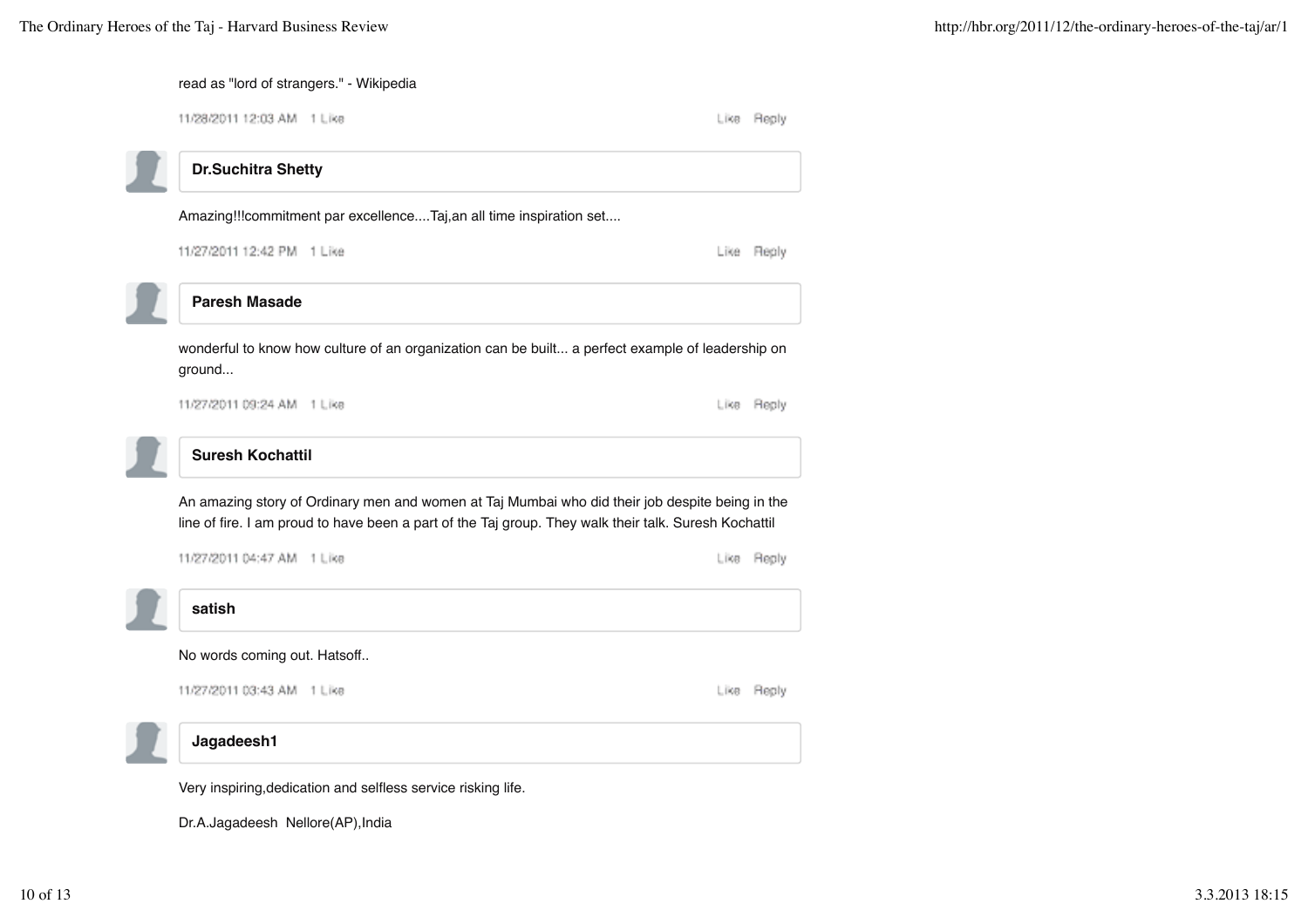#### E-mail: anumakonda.jagadeesh@gmail.com

11/20/2011 12:26 PM 1 Like

Like Reply

## **Partham Mishra**

It's so heart-warming as well as inspiring to understand how far an organisation goes to salvage its core assets i.e. customers' experience , safety , pleasure and there is a well concerted effort by Taj Group with the values and principles laid down by TATAs an erudite ,informed erstwhile business house of India which created legacy more about its values than the profit. Here I can cite a very interesting example of same devotion and dedication to salvage its core assets of business i.e. coal and its mining people in coal companies in India when there disaster strikes in any coal mine. I am not sure how far Prof Deshpande knows about the coal mines in India specially which belongs to eastern peninsula where there are hundreds of old , hazardous mines some of which more prone to accident than others. Our coal people works and wins those fossil fuel with simply cavalry, valour and terrific combination of wit and alertness sans any high level , well orchestrated training or teaching (some technical training hardly leverage that charisma to work against so many odds). But the real leadership, teamwork and extreme dedication been seen when there disaster strikes or accidents occurs in any mine, the whole organisation just get knit so closely irrespective of post and position, jump into the rescue and salvage work right from general manager to the general majdoor and who keep their life at stake so many times to save every single life trapped...

#### show more

11/17/2011 09:37 PM 3 Likes

Reply Like

## $\overline{\mathsf{N}}$  Subscribe by email  $\overline{\mathsf{N}}$  RSS

Real-time updating is **paused**. (Resume)

#### Add New Comment **Login Add New Comment Login**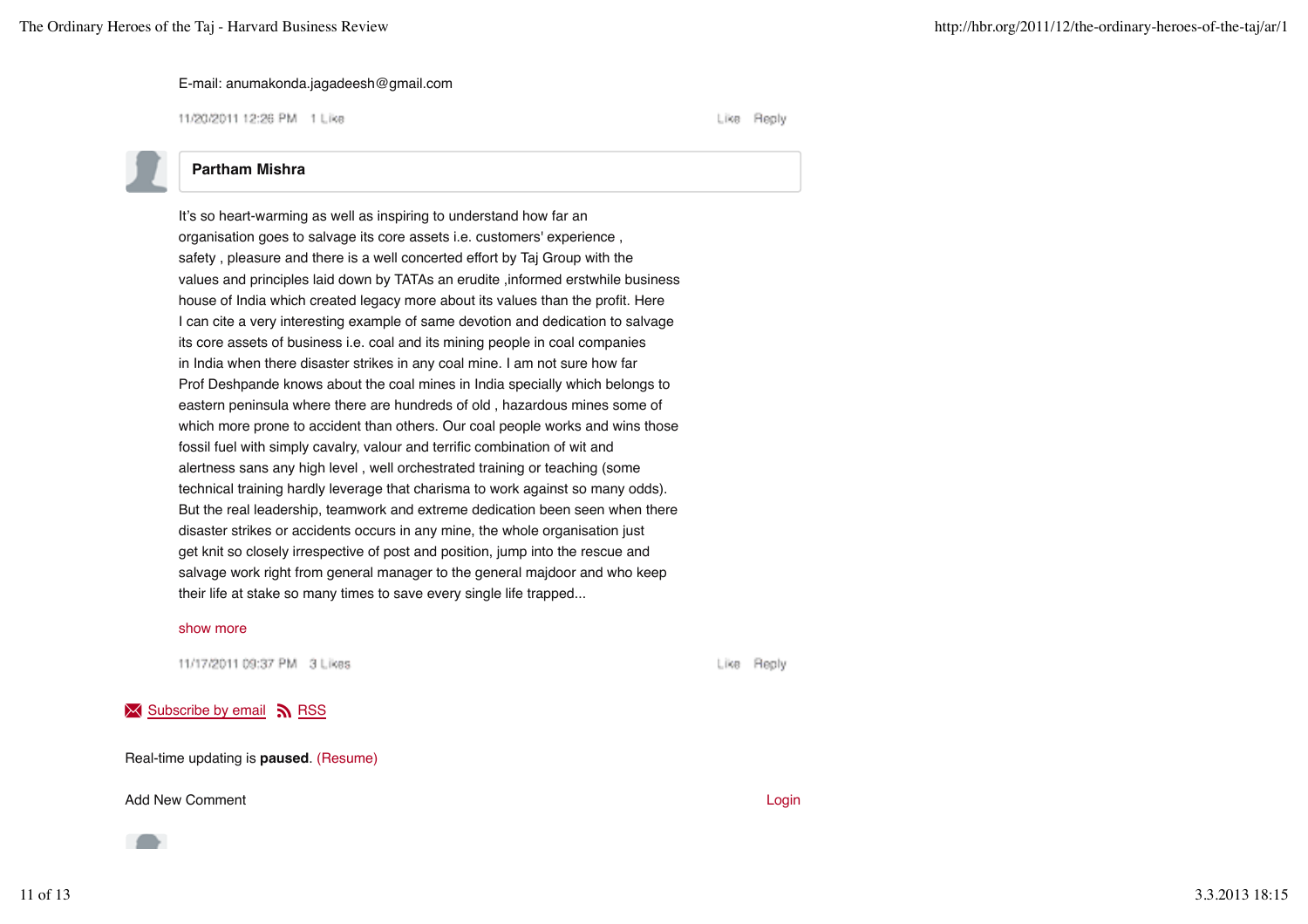Type your comment here.

### **Posting Guidelines**

We hope the conversations that take place on HBR.org will be energetic, constructive, and thoughtprovoking. To ensure the quality of the discussion, our moderating team will review all comments and may edit them for clarity, length, and relevance. Comments that are overly promotional, mean-spirited, or off-topic may be deleted per the moderators' judgment.

All postings become the property of Harvard Business School Publishing